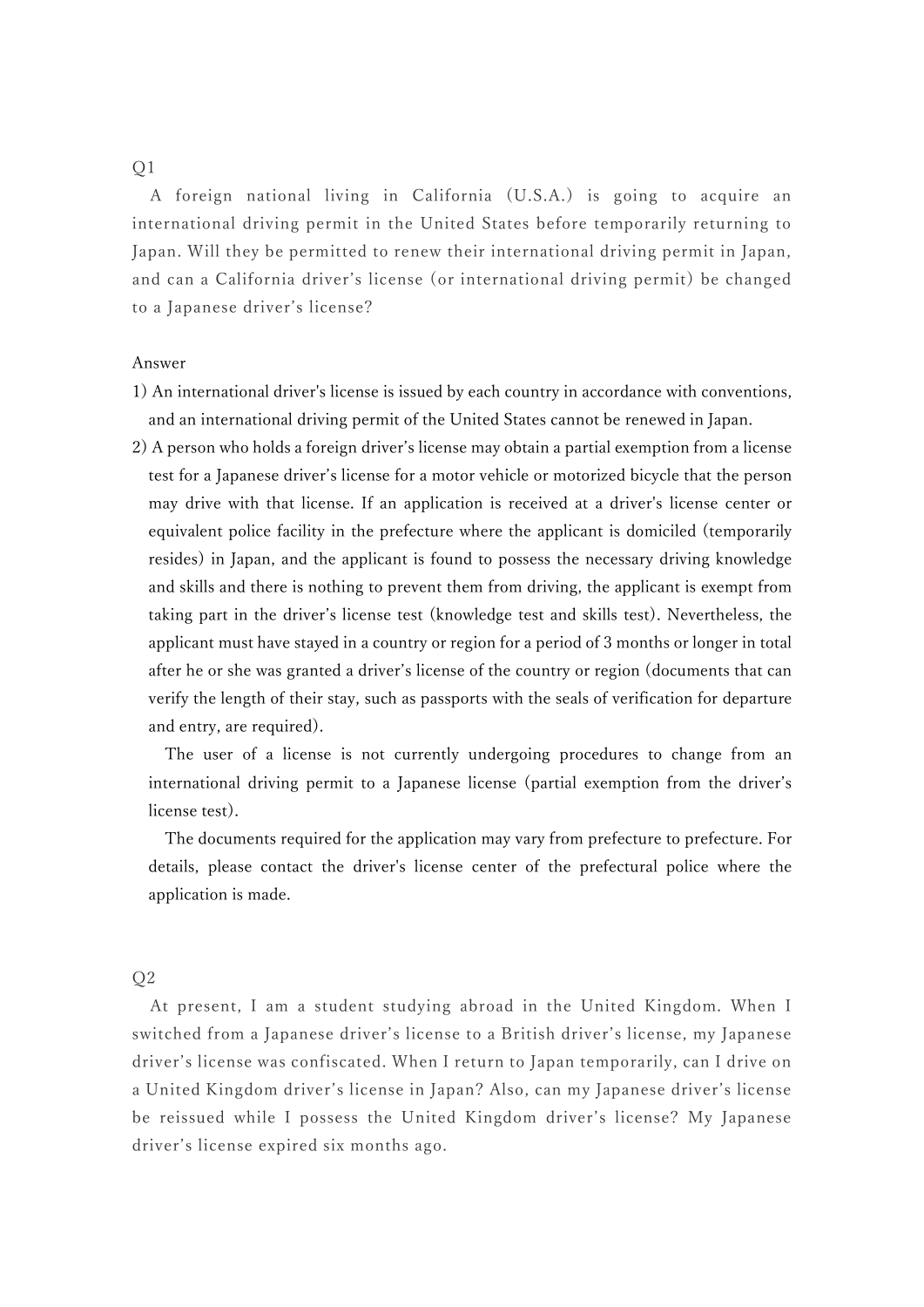#### Answer

In Japan, you cannot drive on a driver's license from the United Kingdom. In the event that the period of validity of the Japanese driver's license expires and the license ceases to be valid, you would get a new driver's license and the old one will not be reissued. The following methods are available for you to drive in Japan.

1) Acquire an International Driving Permit from the United Kingdom

Obtain an International Driving Permit under the Geneva Convention issued at a competent authority of the United Kingdom. (The period during which a person may drive with the driver's license is 1 year from the date of landing in Japan or 1 year from the issuance of the driver's license, whichever is shorter.)

### 2) Acquisition of a New License due to Unavoidable Lapse of the License

In cases where a driver's license ceases to be valid due to unavoidable reasons such as overseas travel, etc. (unavoidably lost), and three years have not elapsed from the expiration date, a new driver's license may be acquired based on a partial exemption from a driver's license test if it is within one month from the date on which said reasons cease to exist.

Applications are accepted at a driver's license center or equivalent police facility in the prefecture where the person is domiciled (temporarily resides) in Japan.

3) Acquisition of License by Partial Exemption from Examination Based on United Kingdom Driver's License

A Japanese driver's license for a motor vehicle or motorized bicycle that the driver is authorized to drive with a United Kingdom driver's license may be acquired when they are exempted from taking part of a test. Applications are accepted at a driver's license center or equivalent police facility in the prefecture where the person is domiciled (temporarily resides) in Japan. The applicant is exempt from part of the driver's license test (knowledge test and skill test) if they are confirmed to possess the knowledge and skills necessary to drive and nothing is found that presents an obstacle to driving. Nevertheless, the applicant must have stayed in a country or region for a period of 3 months or longer in total after he or she was granted a driver's license of the country or region (documents that can verify the length of their stay, such as passports with the seals of verification for departure and entry, are required).

In Japan, we do not confiscate foreign driver's licenses, so your United Kingdom driver's license is yours to keep.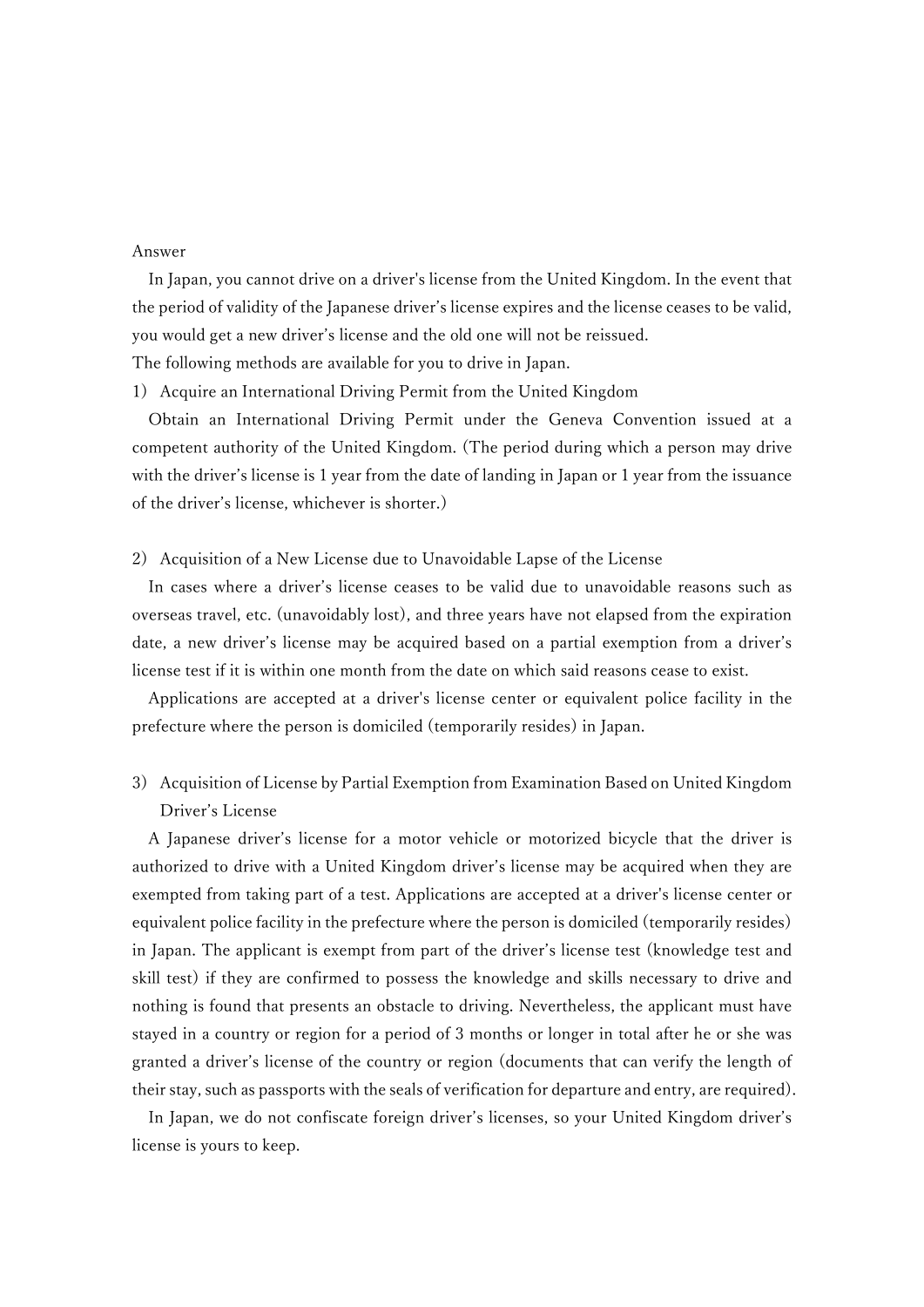For more details and the necessary documents, contact the driver's license center of the prefectural police where the application is being filed.

# Q3

If you lose your driver's license, would you be able to get it reissued on the same day if you go to the nearest testing station? Also, do you need an identification card or something like that?

### Answer

You may apply for the reissuance of a driver's license if the driver's license is lost at a prefectural public safety commission with jurisdiction over your domicile. In this case, documents certifying the lost facts are required.

### ■ Documents necessary for applying for reissuance

- 1) An application for reissue
- 2) Documents sufficiently evidencing the license, or the loss of license or the facts of the loss. In addition to these, a prefecture may require a photograph (\*) for application.

\*A hatless, frontal, and background-free image taken within 6 months before the application is filed, with the upper part of the chest showing.  $3.0 \times 2.4$  centimeters in size.

For details such as contact points where an applicant may apply for reissue of license, other documents necessary to apply and whether licenses can be issued in one day, applicants may directly contact the driver's license center of the prefectural public safety commission with jurisdiction over their domicile.

## $Q<sub>4</sub>$

When I was renewing, this time I was certain that I would have a 5-year validity period on the driver's license, but the renewal letter stated it would have a validity period of three years. I only had 1 violation nearly five years ago. Are people with violations from about five years ago unable to qualify as drivers with an exemplary record?

### Answer

Exemplary (gold) driver's licenses are issued to drivers with exemplary records.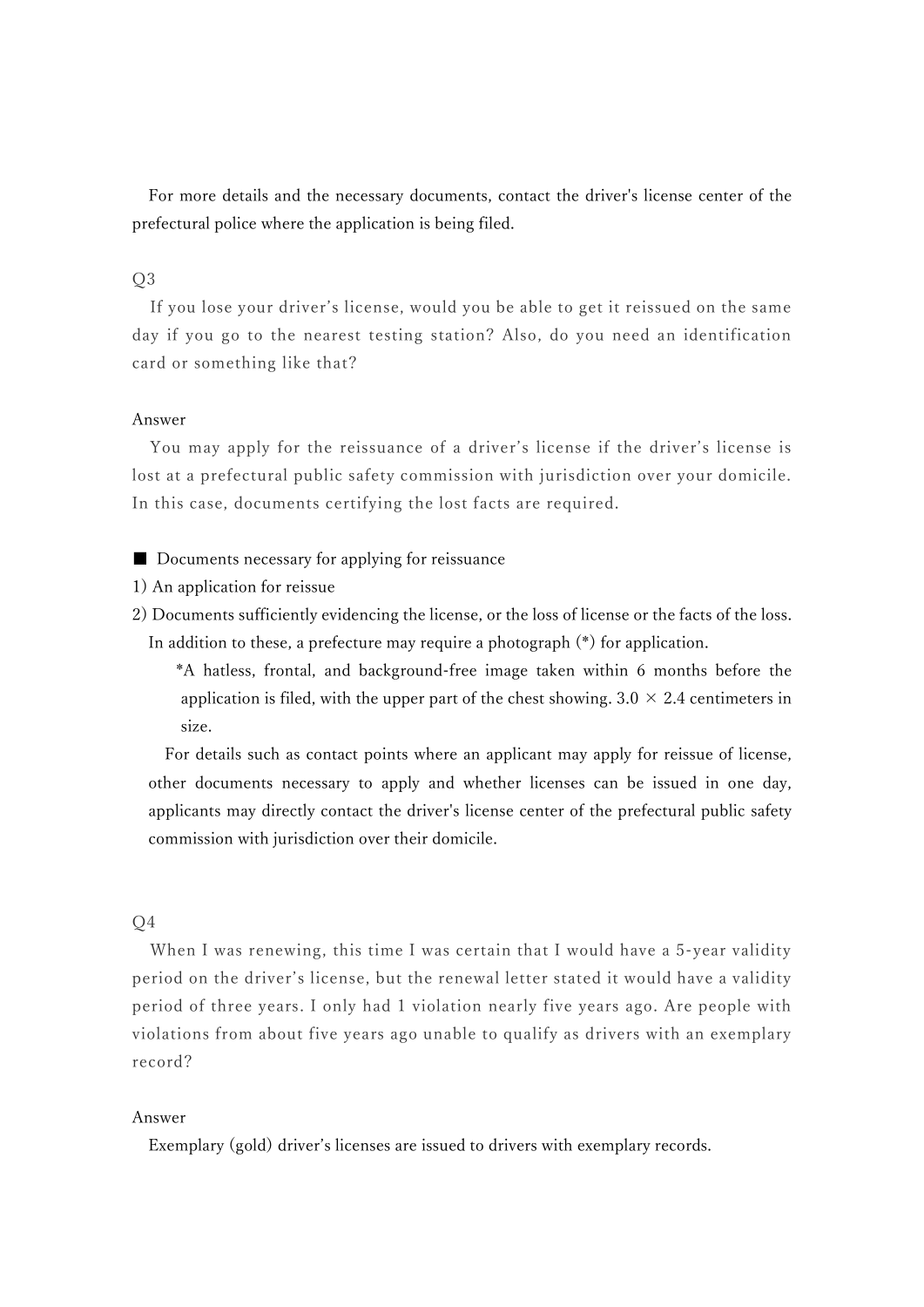A driver with an exemplary record status is prescribed in the Road Traffic Act, etc. as a status that cannot be attained when a driver incurs a violation during the five-year period from the date 40 days prior to their birthday immediately before the date on which the validity of a license expires prior to renewal.

Pursuant to the 2001 amendment of the Road Traffic Act, the period of validity of a license that a driver with a satisfactory record (a person other than a driver with an exemplary record or a driver with a violation or short record) is extended from the conventional 3 years to 5 years, in principle. A driver with a satisfactory record refers to a person who has had a history of a minor violation (of 3 points or less) only once in the past five years (and limited to a person who has not caused an accident causing injury or death). Drivers with a satisfactory record are issued a blue driver's license with a valid period of 5 years. (Blue with a valid period of 3 years for drivers with violations)

## $O<sub>5</sub>$

My current driver's license is gold and is valid for five years. I would like to renew based on special rules, but if I do so, will the valid period be 3 years or 5 years? Of course, I continue to drive without ever having an accident or incurring a violation.

### Answer

Gold driver's licenses are issued to drivers with exemplary records.

According to the provisions of the Road Traffic Act, etc., drivers with exemplary records are regarded as those who have not incurred a violation for 5 years from the date 40 days prior to their birthday immediately before the date on which the validity period of the license expires before renewal.

In the case of a renewal based on special rules, a condition of being a driver with an exemplary record (issued a gold driver's license) is that they have not committed any violation within 5 years from 40 days prior to the date on which they received the fitness test required for renewal, and whether or not they received a renewal based on special rules is not related to the issue of a gold driver's license.

### $Q<sub>6</sub>$

Am I allowed to extend the validity of an international driving permit to the same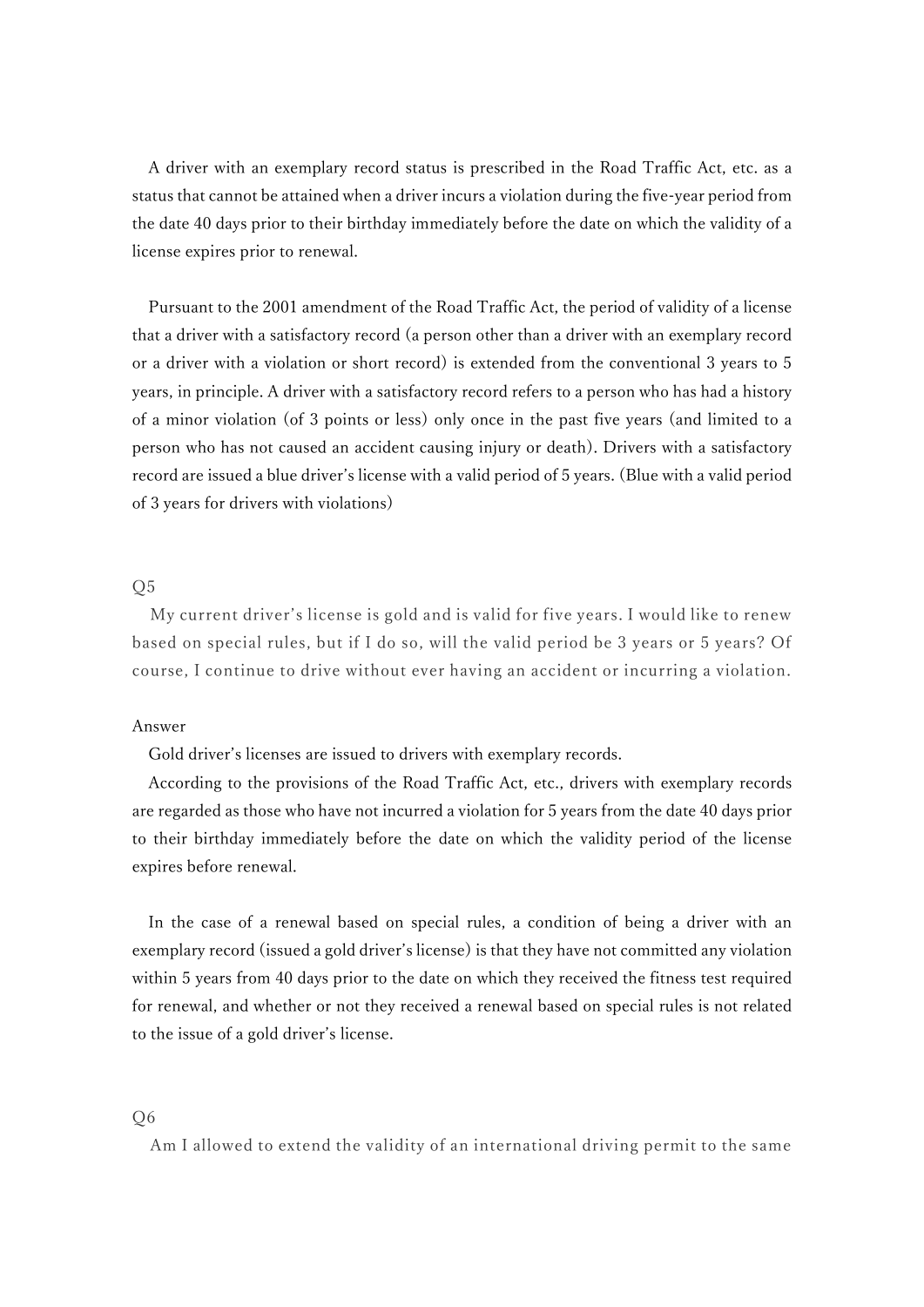period as my Japanese driver's license?

### Answer

Understand that the period of validity (1 year) of an international driving permit is based on the provisions of the Convention on Road Traffic (called the "Geneva Convention") to which Japan is a signee.

## $O7$

Why does the valid period of a license go from 3 to 5 years? Can I extend it further? I heard that there are some foreign countries that have valid periods of 10 years or do not have expiration dates.

#### Answer

The license renewal system must be understood as a system to ensure traffic safety and to protect the lives of the people.

### Q8

I have studied for over 1 year in Japan, have become accustomed to Japan's traffic conditions and would like to drive a vehicle. If I obtain an international driving permit in my mother country, can I drive a vehicle?

### Answer

In order to drive a vehicle in Japan, it is necessary to have an international driving permit in the format stipulated by the Treaty concluded by Member States of the Geneva Convention, a driver's license with a Japanese translation attached (hereinafter Foreign Driver's License) from countries or regions ; the Swiss Confederation, Federal Republic of Germany, French Republic, Kingdom of Belgium, Kingdom of Monaco and Taiwan, designated by a government ordinance as having a licensing system of a level equivalent to that of Japan, or a Japanese driver's license.

A person may be driven with an International Driving Permit or foreign driver's license for a period of one year from the date on which the person lands in Japan or the period of validity of the license, whichever is shorter. (Provided, however, that in cases when a person recorded on the Basic Resident's Registry leaves Japan with confirmation of departure or re-entry